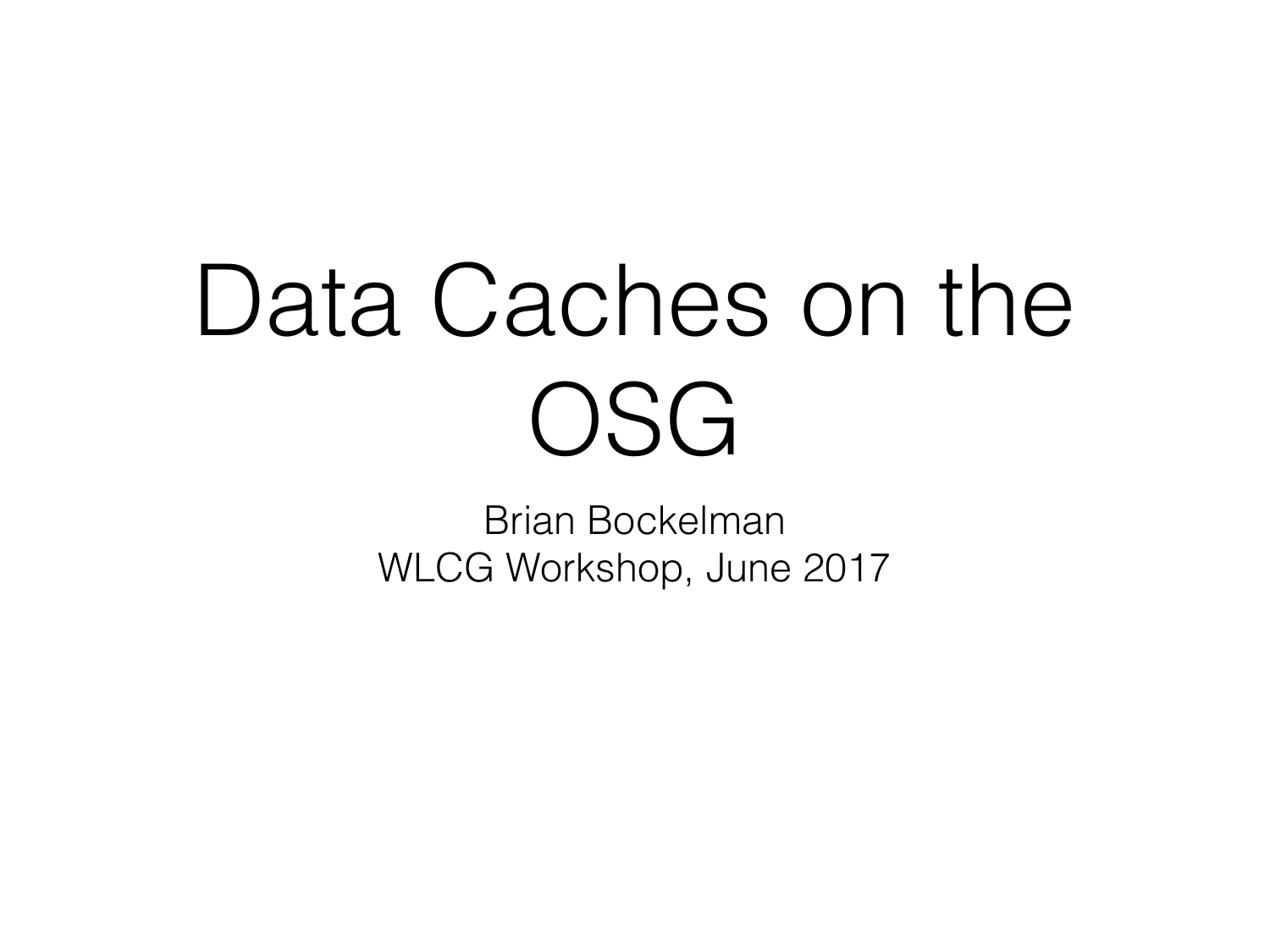# Why Do We Care?

- Storage is hard!
	- Storage elements introduce state ("the files at my site"); state requires significant effort to maintain.
	- SEs require metadata, they require synchronization with external catalogs, file loss is an exceptional event, etc.
- Caches are easy! (maybe)
	- Not expected to maintain state.
	- File loss aka, eviction is a normal event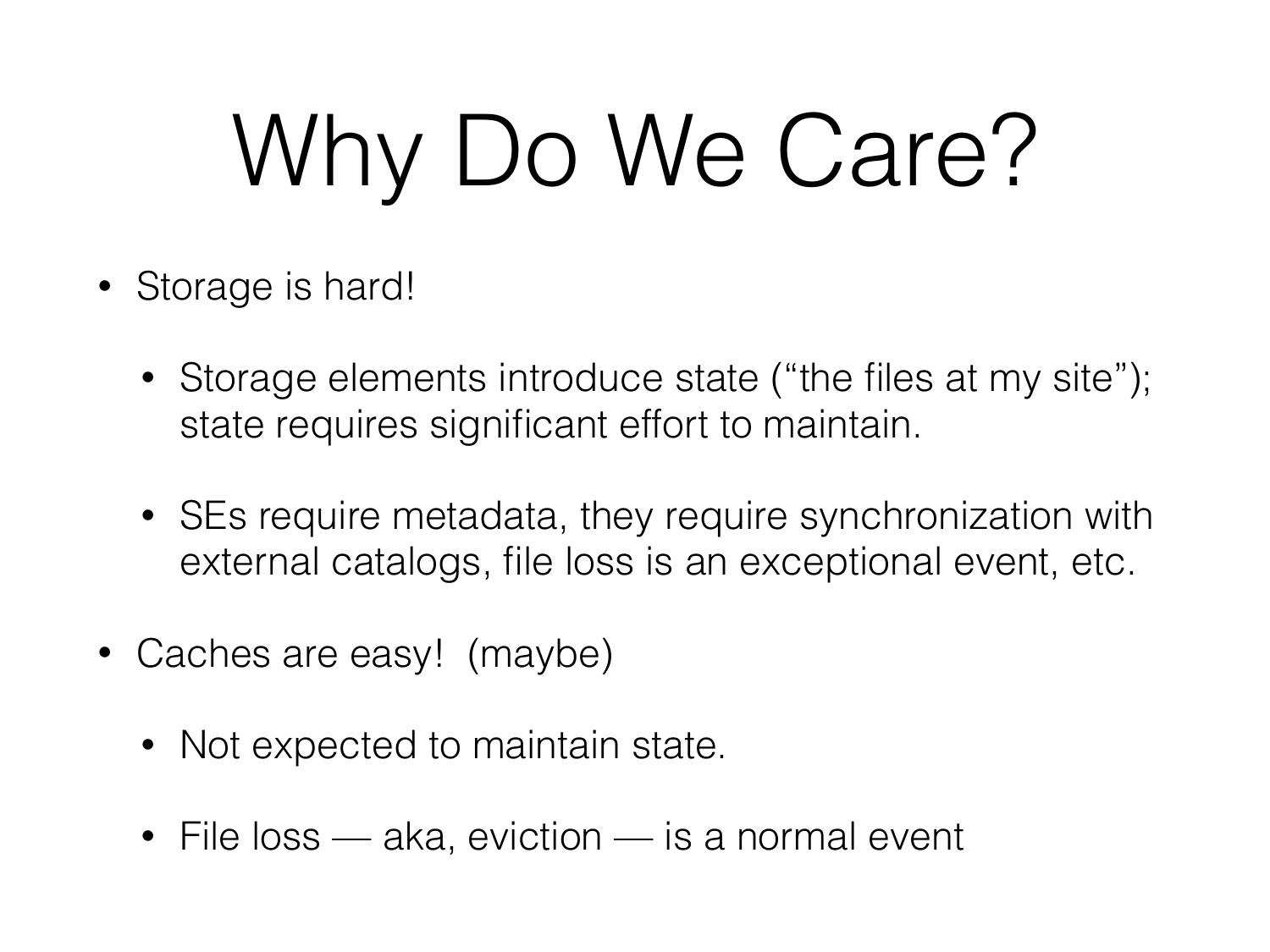## Ok, maybe not so easy!

- There are many hard parts of caching:
	- **How big should the cache be?** A thrashed cache is worse than no cache at all!
	- What is the minimum performance for the cache?
	- How should caches be authenticated?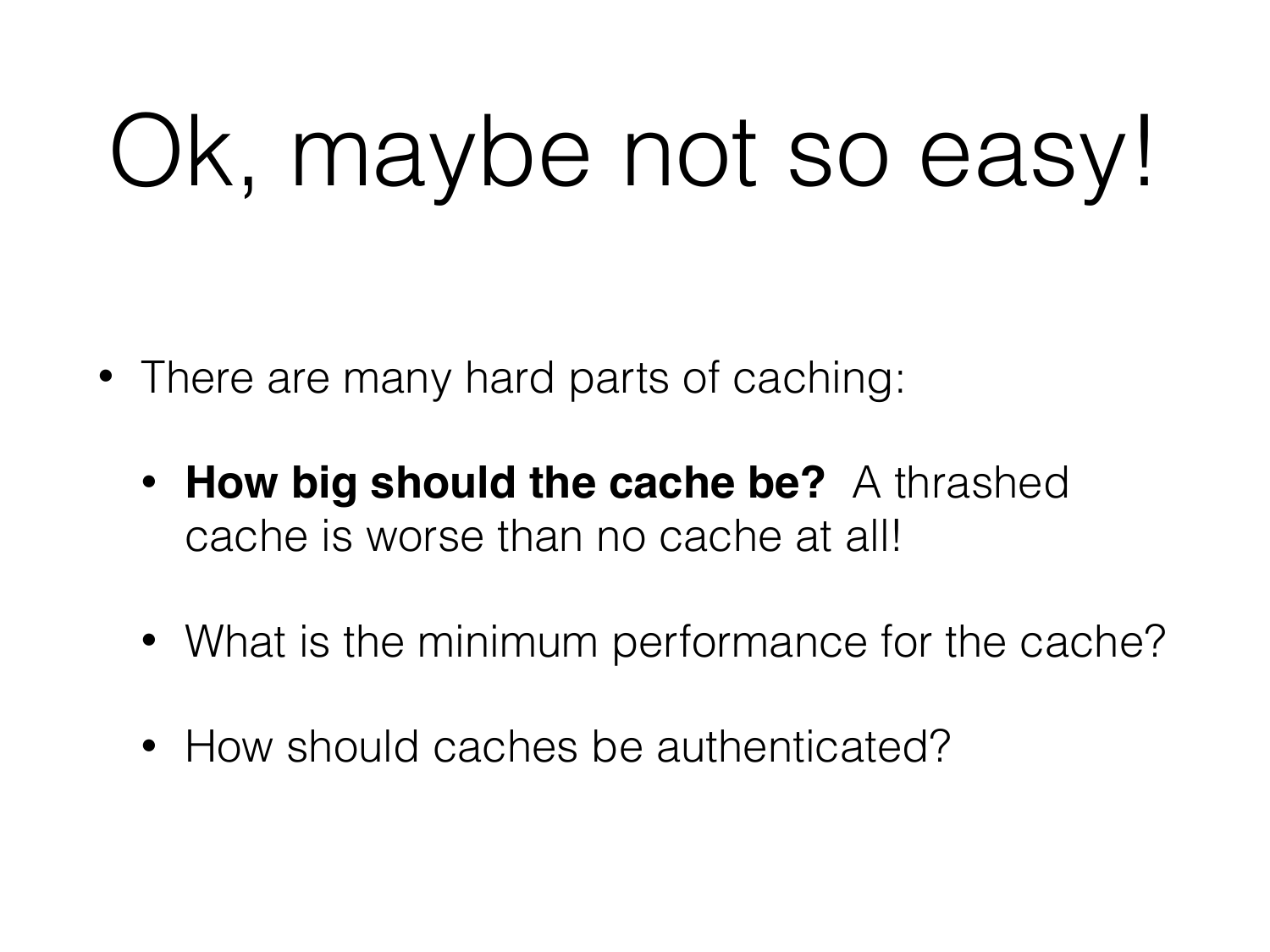## OSG Work in Caching

- OSG has been working on a caching infrastructure ("StashCache") based on Xrootd's caching proxy.
	- Will retrieve data from a data federation "origin" using an external Xrootd client.
	- Data is exported via any protocol supported by Xrootd (HTTPS or Xrootd).
- Caching infrastructure takes brunt of data distribution, not the origin server.
- Initial version was only for public data. We closely worked with the origins to make sure working set size is smaller than cache size.
	- Solving technical problems via clever definition of scope…

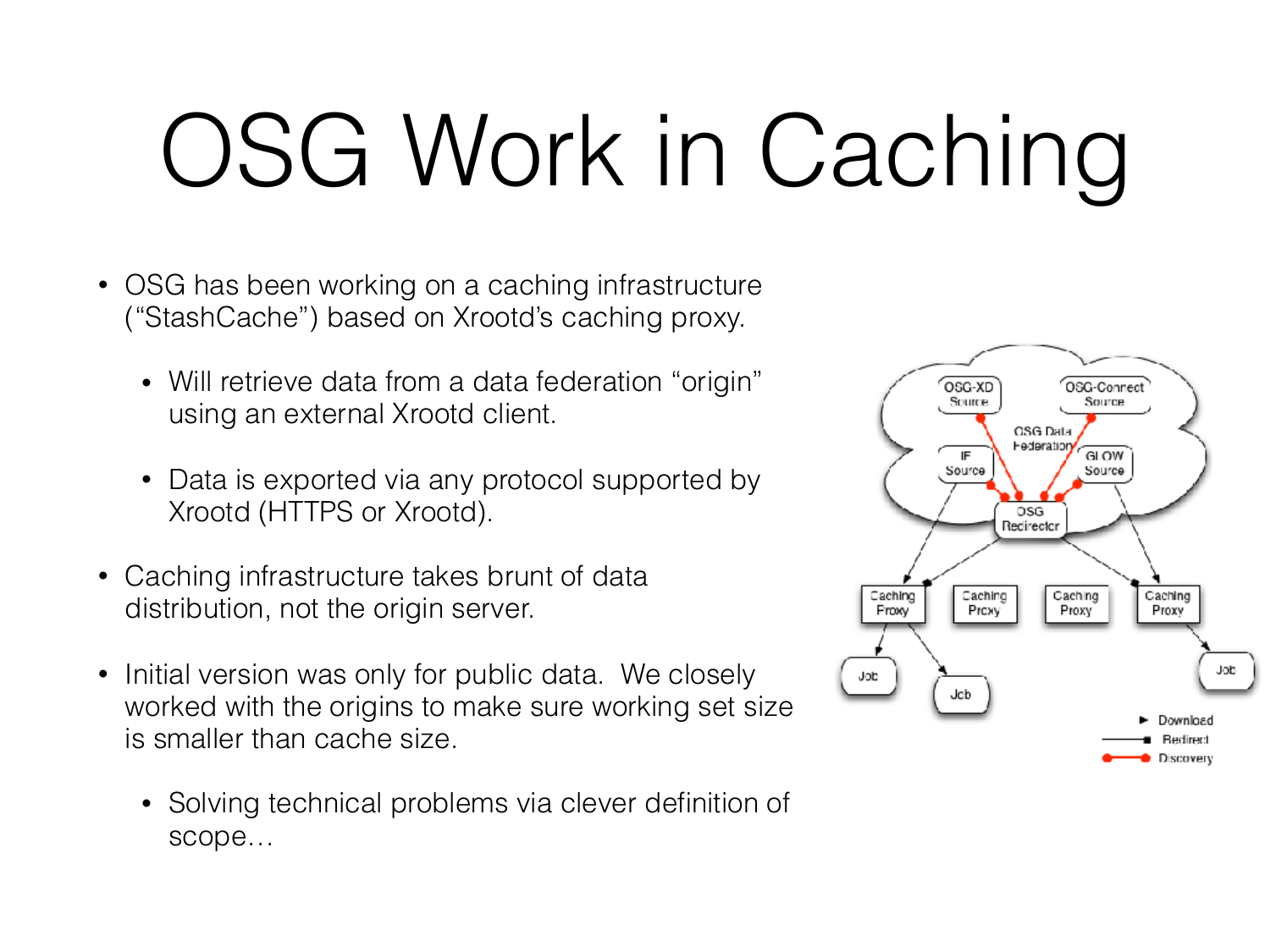# Building on StashCache

- Public StashCache serves out O(PB) / week.
- However, plenty of data (LIGO) is non-public.
- The current version of StashCache adds support for auth'n / auth'z in the namespace.
	- Requires clients to have HTTPS-based authentication to access certain files.
	- In this case, proxies themselves must be authorized to download from the origin.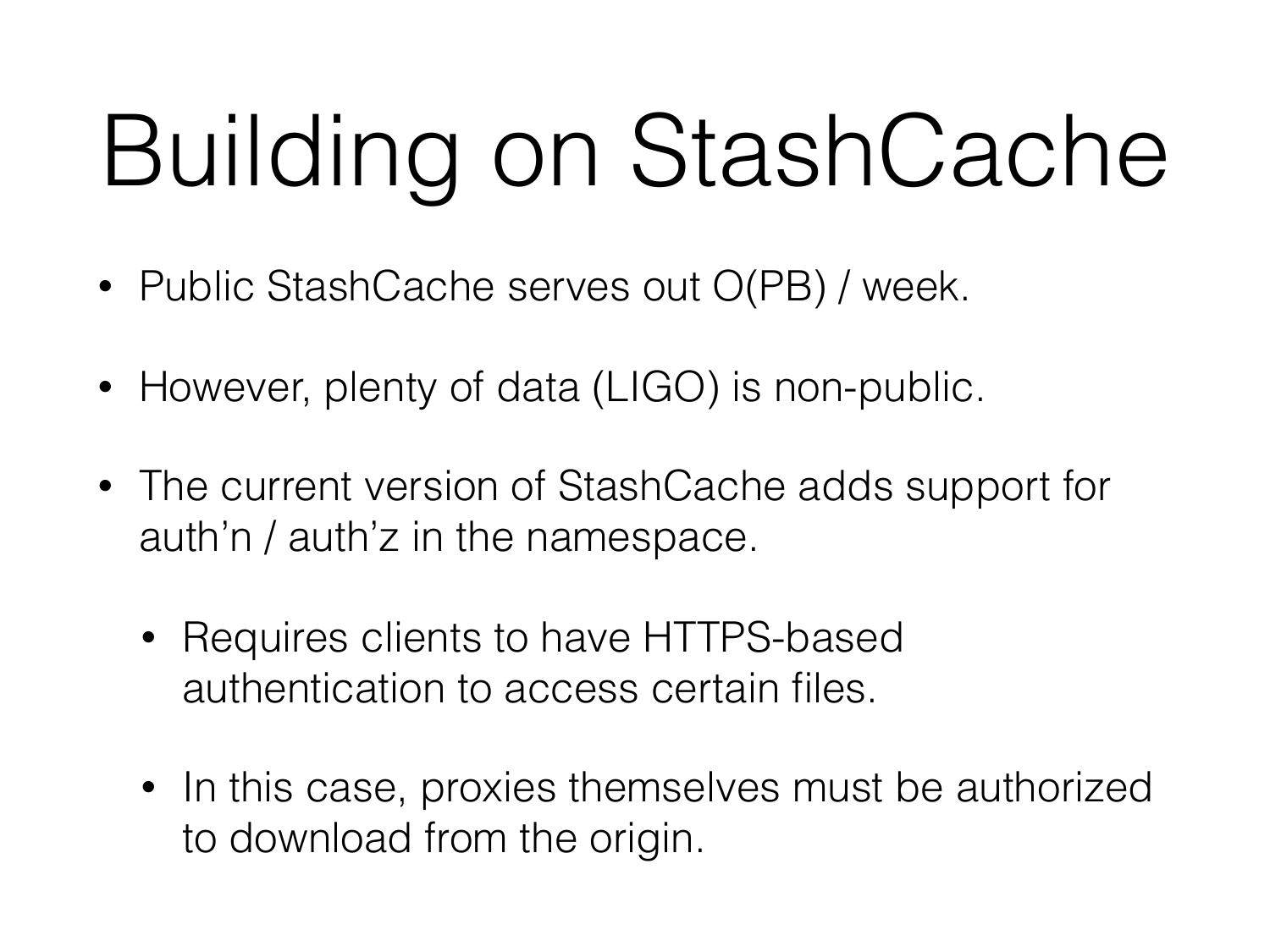# Building on StashCache

- We provide a command-line client, stashcp, for accessing StashCache.
- However, some applications cannot predict which files they need or can't be adopted to use stashcp. They want a POSIX-like interface!
	- Data access is already scalable: need scalable metadata access.
- Solution: CVMFS! We extended CVMFS so it can read metadata from existing CVMFS infrastructure and data via StashCache.
	- Added support for X509-based authorization in CVMFS.
	- Did a demo in 2016 publishing 1PB for CMS.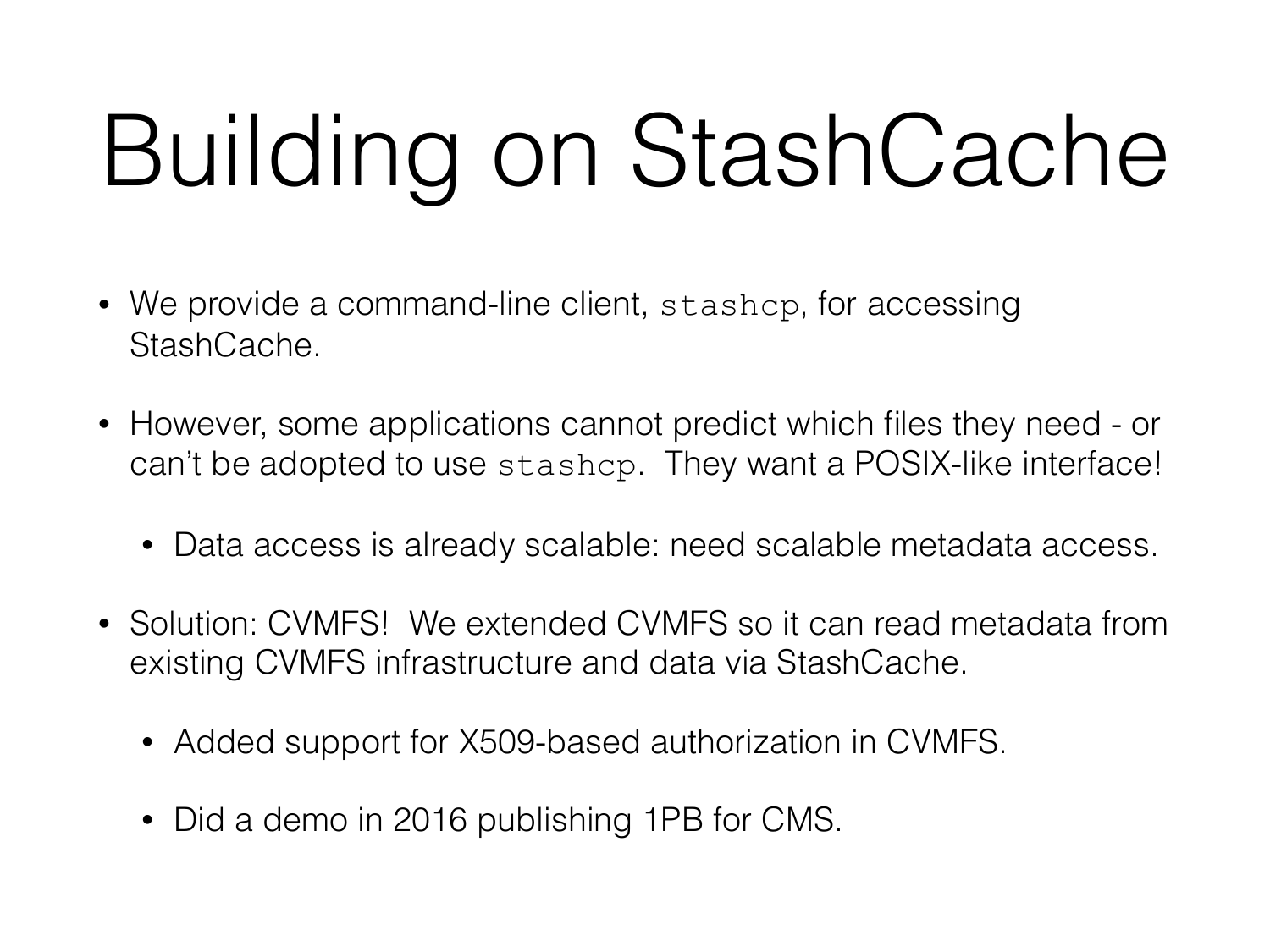#### USCMS Work

- UCSD and Caltech are working on large-scale proxy cache setups (multihundred-TB).
	- Goal: host a full set of CMS MINIAOD data tier in Southern California.
	- Uniform cache-based access.
	- Can either run on top of existing SE or independent JBOD-style hosts.
- This project is working on both the *scale* issues and *integration* with the CMS job submission infrastructure.
	- Should be regularly used later this summer.
	- Idea is to scale this down into something for smaller sites.